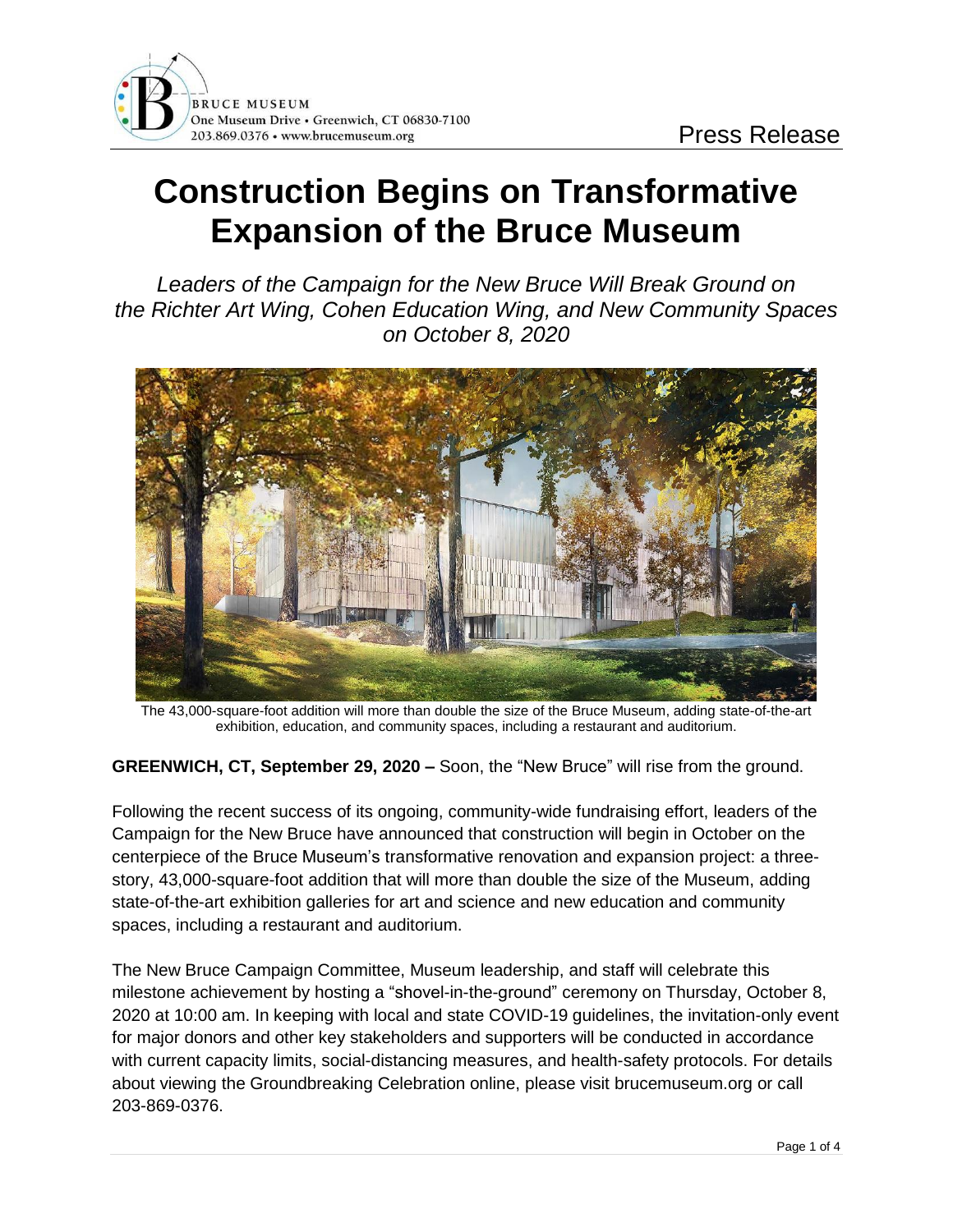

The Grand Opening of the New Bruce is anticipated for the fall of 2022. In the meantime, the Museum will remain open to the public for all but the final few months to allow for the finish of the building interior and installation of the galleries. When the Museum re-opens, the New Bruce will feature greatly expanded gallery spaces to host temporary exhibitions of art, newly donated collections, and, for the first time ever, installations of art from the Museum's permanent collection. Space for temporary and permanent exhibitions of science will triple in size.

"This is an incredibly exciting moment for Greenwich and its hometown Museum, and for the entire Fairfield-Westchester region," says Robert Wolterstorff, The Susan E. Lynch Executive Director. "I know I speak for our family of staff, members, volunteers, and Trustees in expressing our profound gratitude to the community for their support, which has come as monetary gifts, as well as donations of treasured art and science objects. Their support indicates not only what the Museum means to our neighbors and friends, but also shows that they share our dream for a more active Bruce, that will serve this community even better in the future. It will be our great pleasure to open the doors of the New Bruce in 2022 for the benefit of the community that has loved the Museum over its 100+ years of existence."

"I would also like to thank all our generous donors for sharing our vision of creating an exciting and beautiful New Bruce for Greenwich and the greater Fairfield and Westchester County communities," adds James B. Lockhart III, Chair of the Bruce. "And our gratitude as well to Robert and his team, the New Bruce Campaign Committee, and all our Trustees – past, present, and Honorary. The Campaign will continue to raise funds for future phases of the New Bruce expansion and the Museum's Endowment, to operate the dramatically expanded educational programs, vibrant community spaces, and enhanced exhibitions for art and science."

The new addition will feature the William L. Richter Art Wing, including vastly expanded accommodations for changing art exhibitions and significant space to show the Museum's

permanent art collection in four new galleries. The entire ground floor of the new addition will be free and open to the public during Museum operating hours and available for special-event use by local community groups, families, and businesses. In another first for the Museum, a welcoming restaurant will offer both indoor and outside dining. The popular Museum Store will greatly increase in size. An auditorium, equipped with state-of-the-art audio-visual systems, will host audiences of 250 – more than double the capacity of the Museum's current lecture gallery. The project also includes updated storage areas for its growing collection of 25,000 works of art,



A scale model of the New Bruce, showing the integration of the new addition with the current Museum building, is on display in the Museum lobby.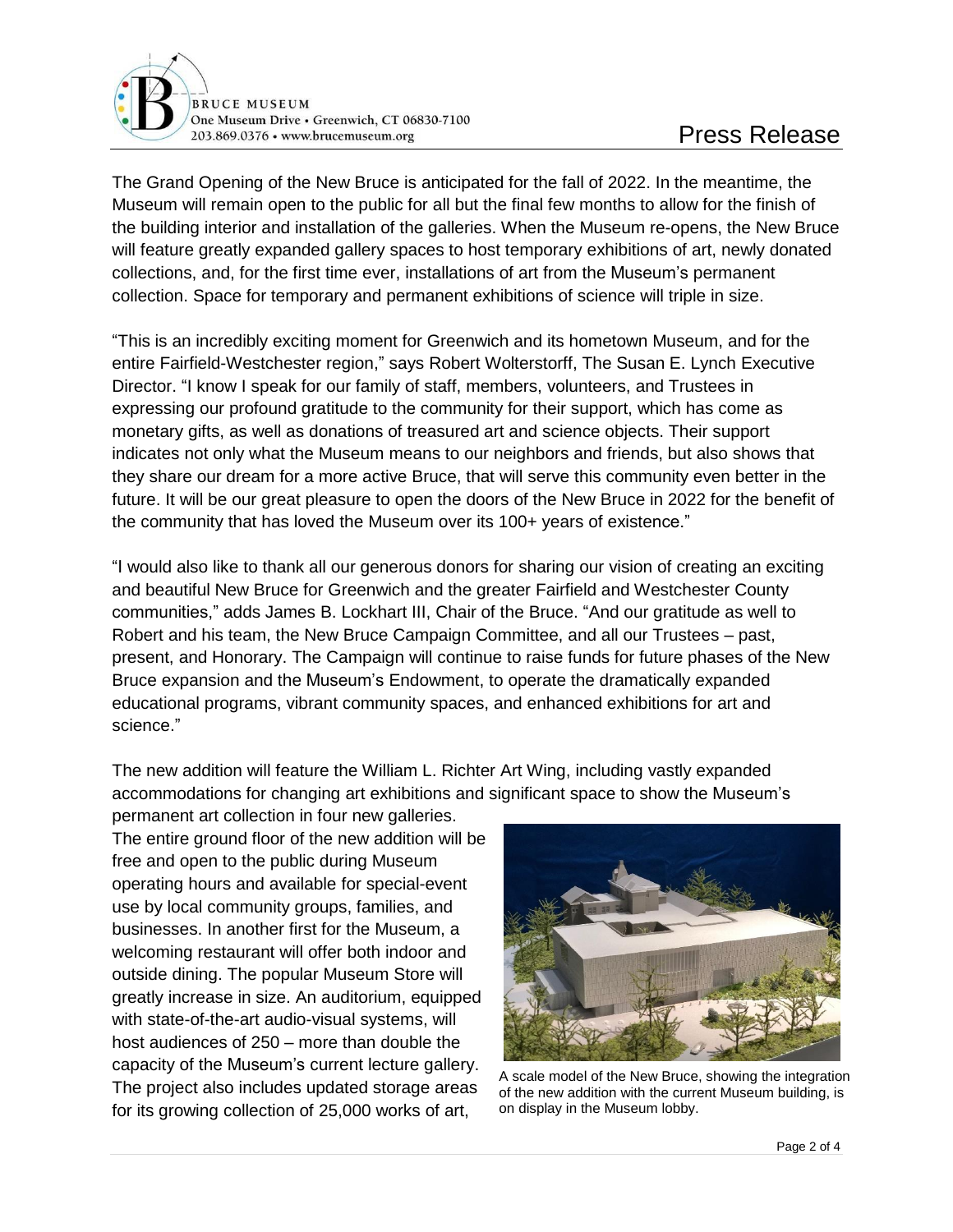

natural history specimens, and scientific objects and artifacts, and a new study room to welcome visiting researchers to explore the collections.

Designed by the award-winning New Orleans firm of EskewDumezRipple, the new building addition will open directly onto Bruce Park and feature a delicate striated façade of cast stone and glass inspired by the surfaces of Connecticut's quarries and the rock outcrops of Bruce Park. Reed Hilderbrand Landscape Architects is creating a natural environment around the New Bruce that includes a sculpture trail and places to stroll and play. Turner Construction Co. is the lead contractor for the renovation and construction project.

The Steven & Alexandra Cohen Education Wing will be located in the current Museum building and will be completely renovated to include new classrooms, with space dedicated to interactive learning quadrupling its size. The Education Wing will have its own dedicated entrance, enabling the Museum to accommodate greater numbers of students per day in grades K-12 and beyond, increasing the yearly visits by students to 50,000, many from nearby underserved communities.

The transformative project to reimagine the Bruce has been proceeding in phases. A top-tobottom renovation of the Museum's changing gallery spaces, begun in September 2019, was completed on budget and on time and opened to the public on February 1, 2020. Currently hosting major new exhibitions of art and science, it will become the Museum's new Science Wing after the addition comes on line in 2022.

The reinvention of the Museum's permanent science galleries began on February 3. Scheduled to open in late 2021, the entirely new *Natural Cycles Shape Our Land* exhibition will present a multi-sensory expedition through the region's rich natural history and address critical issues in science today, with new interactives throughout, a refurbished diorama, and displays that include a full-scale model dinosaur and live animals. For a virtual tour of these gallery spaces, please visit [NewBruceScience.org.](file:///C:/Users/ssmith/AppData/Local/Microsoft/Windows/INetCache/Content.Outlook/XZY4KLR7/NewBruceScience.org)

The Museum's current main gallery space will be dedicated to showcasing temporary science exhibitions of greater depth and scale than ever before. The new Robert R. Wiener Mineral Gallery will display an amazing collection of minerals and provide a natural transition between the new art galleries and the marvels of science to be on view in the thoroughly renovated existing building.

Since its launch in 2014, the Campaign for the New Bruce has received donations from more than 330 individuals, businesses, and foundations. This includes 100% support from members of the Museum's renowned Docent program, as well as full support from the Museum's professional staff. In addition to their tens of millions dollars of previous gifts, the Museum's Board of Trustees is poised to complete a separate, \$1 million fundraising initiative to underwrite one of the new classrooms in the Education Wing.